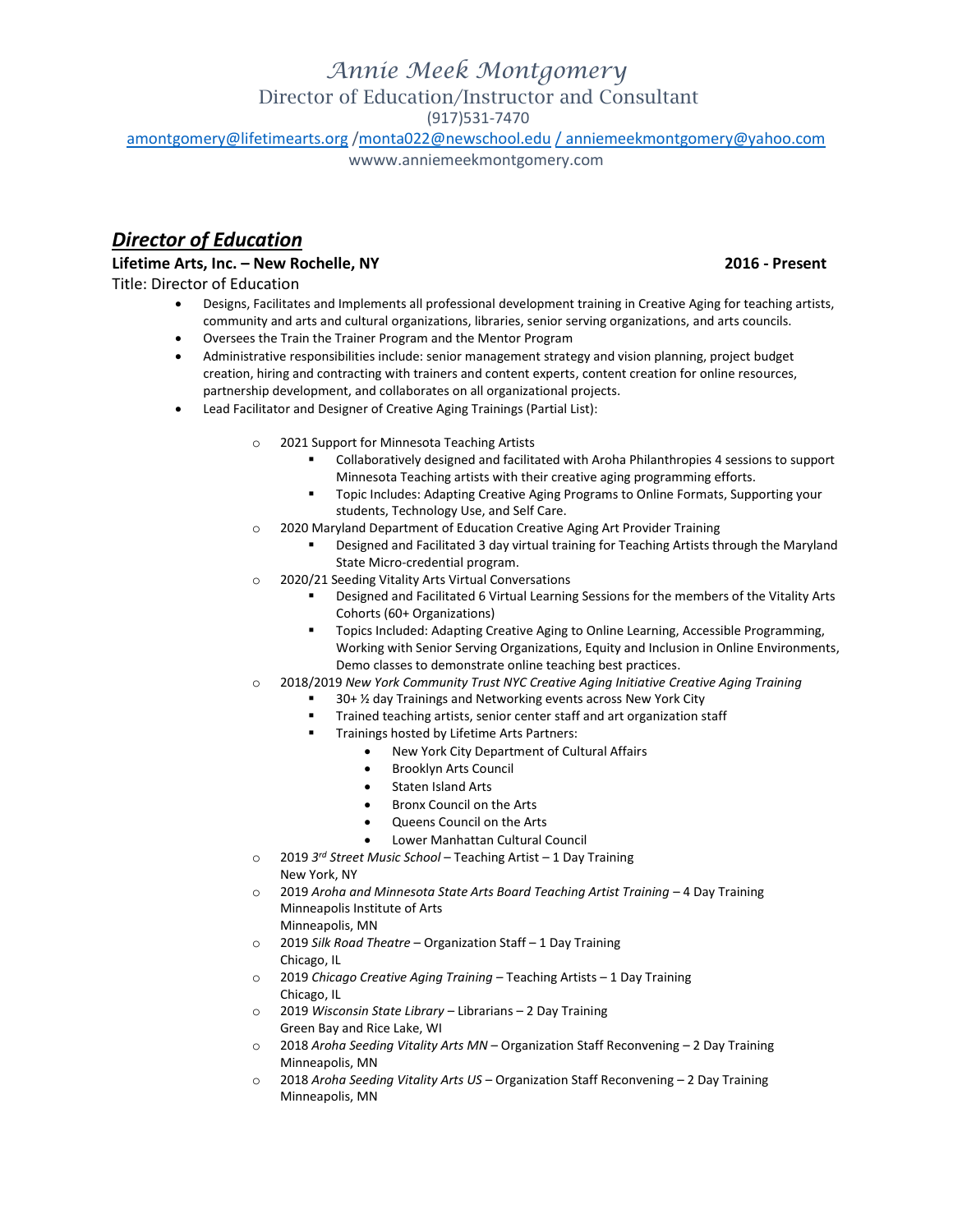(917)531-7470

[amontgomery@lifetimearts.org](mailto:amontgomery@lifetimearts.org) [/monta022@newschool.edu](mailto:monta022@newschool.edu) [/ anniemeekmontgomery@yahoo.com](mailto:/%20anniemeekmontgomery@yahoo.com)

wwww.anniemeekmontgomery.com

- o 2018 *Syracuse YMCA* Staff and Teaching Artists 2 Day Training Syracuse, NY
- o 2018 *Wisconsin State Library* Librarians 2-day Training Dodgeville and Brookfield, WI
- o 2018 *Fleisher Art Memorial* Teaching Artist 1-day Training Philadelphia, PA
- o 2018 *Aroha Seeding Vitality Arts Museums* Museum Staff *–* 2 Day Training Minneapolis, MN
- o 2017 *Aroha Seeding Vitality Arts Minnesota -* Teaching Artists *–* 2 Day Training Minneapolis, MN
- o 2017 *Bartol Foundation Creative Aging Training –* Teaching Artists 1 Day Training Philadelphia, PA
- o 2017 *Aroha Seeding Vitality Arts \_Minnesota –* Organizational Training 3 Day Training Minneapolis, MN
- o 2017 *Cambridge Library -* Librarians 2 Day Training Cambridge, MA
- o 2017 *Catalyzing Creativity, Samuels Foundation* Senior Centers 6 Day Training New York, NY
- o 2017 *Los Angeles County Museum of Ar*t –Museum Staff and Teaching Artists 2 Day Training Los Angeles, CA
- o 2016 *Aroha Seeding Vitality Arts US –* Organizational Training 3 Day Training Minneapolis, MN
- o 2016 *Creative Aging Institutes* Art and Cultural Organizations 2 Day Trainings Troy Arts Council, Troy, NY - June Huntington Arts Council, Huntington, NY - October Ithaca Arts Council, Ithaca, NY – October
- o 2016 *Westchester Library System –* Librarians 1 Day Training Westchester, NY
- o 2016 *Brooklyn Arts Council –* Teaching Artist Training Brooklyn, NY – June

## **University Adjunct Teaching**

## **The New School, New York, NY 2017 – Present**

Part Time Faculty/College of Performing Arts Title: Instructor

- *Collaborative Research Studio: The Teaching Artist*
- This is a year-long required 3 credit course for theatre majors.
- Theories of educational pedagogy are explored and studied.
- The class is a combination of research and teaching artist practice and development.
- Oversees internship placements, evaluation, and portfolios.

## **New York University, New York, NY 2014**

New Plays For Young Audiences

Title: Director

- Play development program sponsored by the Program in Educational Theatre.
- Directed a staged reading of *Pollywog* by playwright in residence, John McEneny.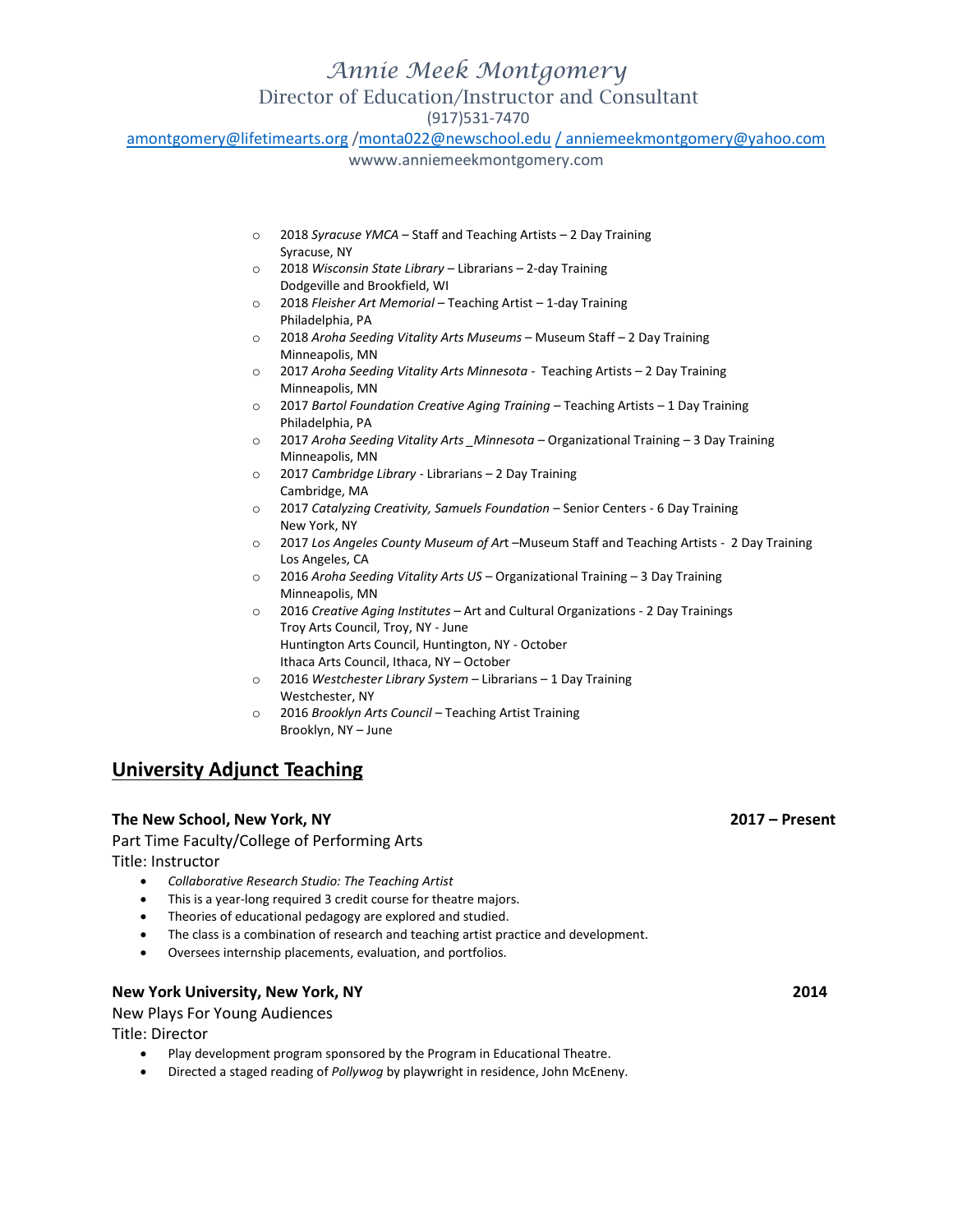## *Annie Meek Montgomery*

## Director of Education/Instructor and Consultant

(917)531-7470

[amontgomery@lifetimearts.org](mailto:amontgomery@lifetimearts.org)[/monta022@newschool.edu](mailto:monta022@newschool.edu)/anniemeekmontgomery@yahoo.com

wwww.anniemeekmontgomery.com

## **University Guest Lecturer**

## **The New School, New York, NY**

- *Collaborative Research Studio: Interview Theatre,* Professor: Alison Weller
- *The Arts and Community,* Professor: Courtney Boddie  **2017, 2018**

## **New York University, New York, NY**

- *Drama in Education II,* Professor: David Montgomery **2015, 2016, 2017, 2019**
- *The Teaching Artist,* Professor: Courtney Boddie **2016, 2017** Professor: Courtney Boddie
- *Teaching Through Drama,* Professor: David Montgomery **2015**
- *Seminar in Applied Theatre,* Professor: Joe Salvatore **2014**
- *Dramatic Activities in the Elementary Classroom,* Professor: James Miles **2013**

## **Teaching Artist**

## **New Victory Theatre – New York, NY 2006 - 2018**

Title: Teaching Artist, Theatre

- Taught in-school programming: Pre and post show models, and long term residencies.
- Taught in Public Engagement and Family Programming.
- Collaboratively Designed and Created Curriculum.
- Advisor in long term SPARK Program.
- Member of the Enrichment team which oversaw mentoring new teaching artists and teaching artists initiatives.
- Designed and Facilitated Professional Development for teaching artists and classroom teachers (Partial List)
	- o 2018 Pre-K PD Tier 1 Harlem School for the Arts *Using Drama, Puppetry and Circus to Enhance Pre-K Curriculums* New Victory Theater o 2017 Pre-K PD Tier 1 Harlem School for the Arts
		- *Using Drama, Puppetry and Circus to Enhance Pre-K Curriculums* New Victory Theater
	- o 2017 Classroom Teacher PD/SPARK ADVISOR Satellite East Middle School, Brooklyn New Victory Theater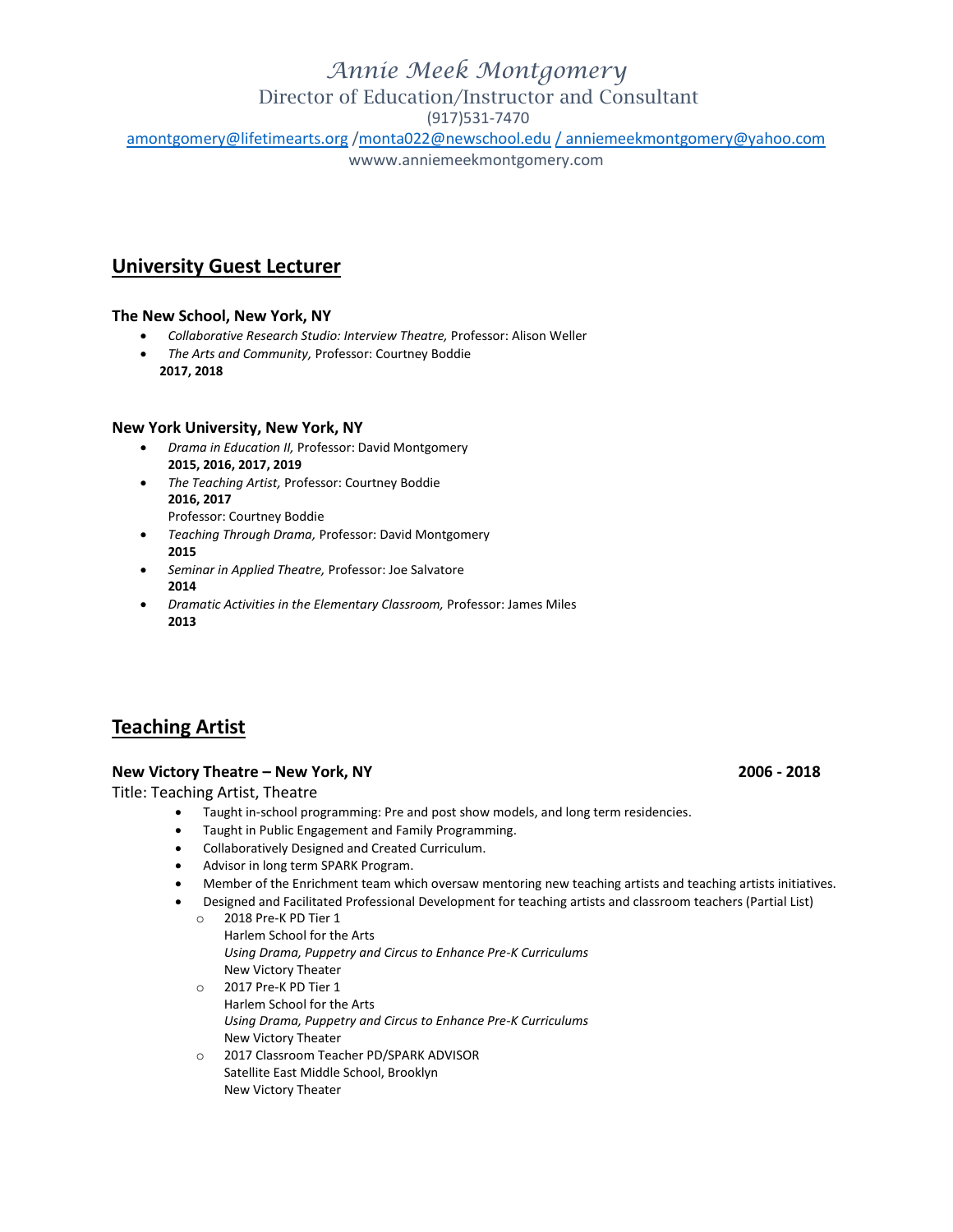(917)531-7470

[amontgomery@lifetimearts.org](mailto:amontgomery@lifetimearts.org) [/monta022@newschool.edu](mailto:monta022@newschool.edu) [/ anniemeekmontgomery@yahoo.com](mailto:/%20anniemeekmontgomery@yahoo.com)

wwww.anniemeekmontgomery.com

- o 2016 Pre-K PD Tier 1 Harlem School for the Arts *Using Drama, Puppetry and Circus to Enhance Pre-K Curriculums* New Victory Theater
- o 2016 Pre-K PD Tier 2 3rd Street Music School *Using Theatre and Music to Enhance Pre-K Curriculums* New Victory Theater
- o 2015 Pre-K PD Harlem School For The Arts - New Victory Theater *Using Drama, Puppetry and Circus to Enhance Pre-K Curriculums*
- o 2014/2015 *PD's For Classroom Teachers*, New Victory Theater Facilitator and Designer, SPARK Adviser The Essence School, Brooklyn, NY
- o 2014 PD for Classroom Teachers, New Victory Theater Lead Facilitator and Designer, *Shakespeare in the Classroom*
- o 2013 *Team Building Workshop*, New Victory Theater Problem Solving for House Staff New York, NY
- o 2012 PD PSQ4 Teachers, New Victory Theater *Using Circus with Special Population* New York, NY
- o 2011 PD Teacher Institute, New Victory Theater *Using Drama to Tackle Challenging Themes* New York, NY
- o 2011 PD Kipp Charter School, New Victory Theater *Using Drama to Tackle Challenging Themes* New York, NY

## **SU-CASA Artist 2017**

Title: Artist in Residence

- Awarded Su-Casa grant from the Department of Cultural Affairs, Department of the Aging and Administered by the Brooklyn Arts Council
- 5-month placement as an Artist in Residence at United Neighborhood Senior Center, Sunset Park, Brooklyn.
- Taught Storytelling and Creative Movement/Expression.
- Produced two culminating events

## **Library Programming in Creative Aging – New York City 2010 – 2015**

Title: Teaching Artist, Memoir and Storytelling

- Grant Writing and Collaboration with Host Library to secure program funding for creative aging residencies.
- Designed, Facilitated and implemented sequential arts learning residencies for older adults.
- **•** Produced Culminating Event for each residency.
- Co-sponsored by the New York Public Library, Brooklyn Public Library, New Rochelle Library and Lifetime Arts
	- 10 Week Residencies and Culminating Event Locations:
		- o New Utrecht, Brooklyn Public Library (BPL)
		- o New Rochelle Library, New Rochelle, NY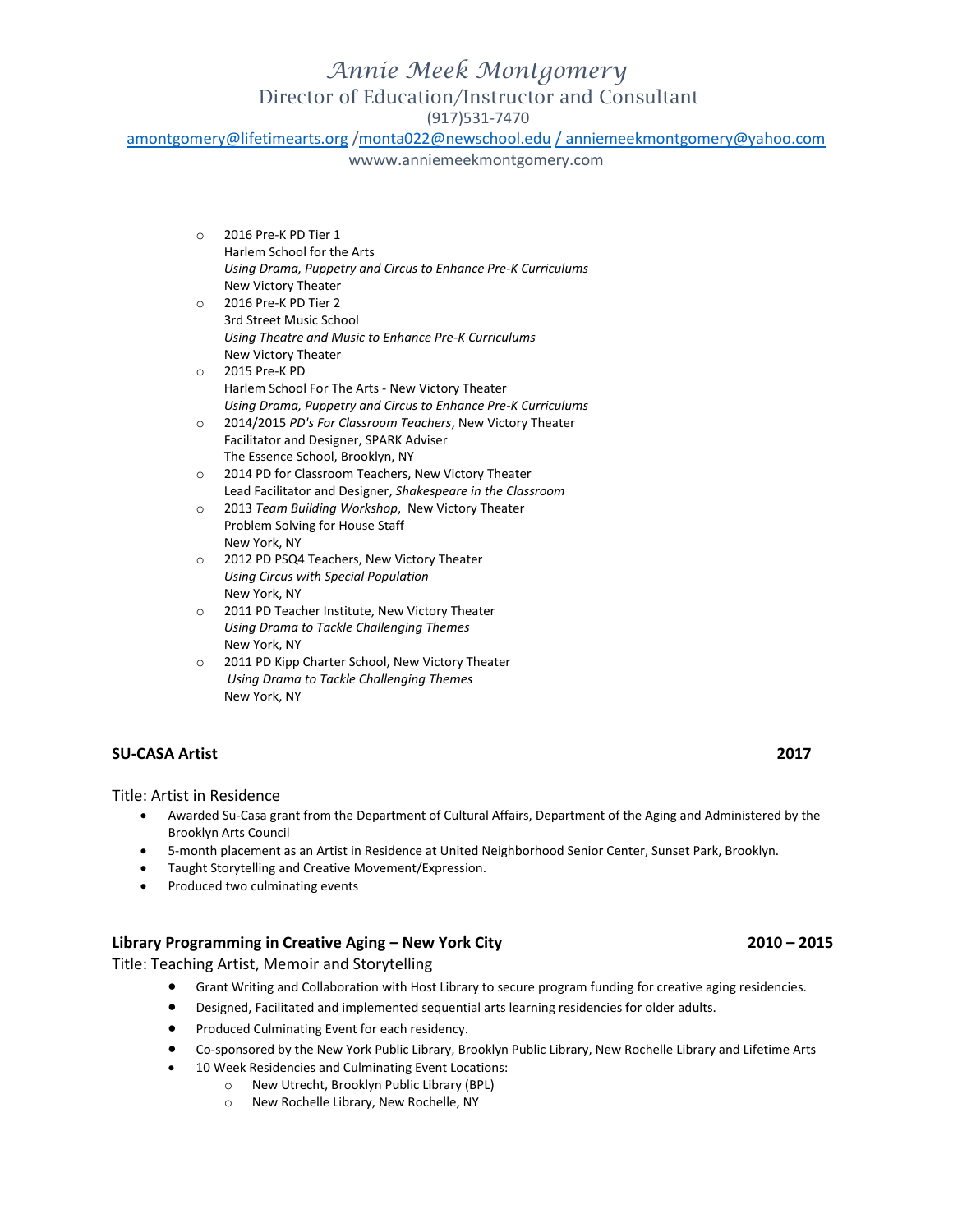(917)531-7470

[amontgomery@lifetimearts.org](mailto:amontgomery@lifetimearts.org) [/monta022@newschool.edu](mailto:monta022@newschool.edu) [/ anniemeekmontgomery@yahoo.com](mailto:/%20anniemeekmontgomery@yahoo.com)

wwww.anniemeekmontgomery.com

- o Grand Central Branch Library New York Public Library (NYPL)
- o Yorkville Branch Library, (NYPL)
- o 2 separate residencies at St. Agnes Branch Library, (NYPL)
- o 3 separate residencies at Kings Highway Branch Library, (BPL)
- o 2 separate residencies at Kingsbridge Branch Library, (NYPL)

### **Seniors Partnering with Artists Citywide (SPARC) 2014**

Title: Teaching Artist, Memoir and Storytelling and Theatre Production

- Partnered with Lauren Jost and Spellbound Theatre Company.
- Facilitated memoir and storytelling course for 30 hours with participants at St. Charles Jubilee Community Center.
- Produced a culminating event to celebrate and share the work of the participants.
- Developed an original play with participants based on their stories from the memoir class.
- Wrote, Directed and Produced full production at Jalopy Theatre for senior center and family audiences with senior participants and young actors.

### **Disney Theatrical Productions – New York, NY 2008 – 2015**

Title: Teaching Artist, Theatre

- Taught in Broadway Outreach and Group Sales.
- Facilitated in school pre and post show workshops.
- Collaboratively created curriculum.
- Designed and Facilitated Professional Development for Classroom Teachers.
	- o 2011 PD for Classroom Teachers, Disney Theatrical Productions
		- *Putting on A Musical*
		- New York, NY
		- o 2012-2013 PD for Classroom Teachers, Disney Theatrical Productions *Musical Theatre 101 and 102*
- Facilitated long term residencies with Disney Musicals in Schools (DMIS):

| 2015 | Lion King Kids | PS362 DMIS  |
|------|----------------|-------------|
| 2014 | Aladdin        | PS 33 DMIS  |
| 2013 | Jungle Book    | PS 373 DMIS |
| 2012 | Jungle Book    | PS 214 DMIS |
| 2011 | Cinderella     | PS 116 DMIS |
| 2010 | The Aristocats | PS 315 DMIS |

## **(Out)Laws and Justice – Brooklyn, NY 2009 - 2010**

Title: Teaching Artist, Theatre/ELA and Social Studies

- Developed lessons and Facilitated a year-long integrated drama residency at the UFT Charter School, East New York, Brooklyn.
- Connected ELA, Social Studies and (Out)Laws and Justice curriculums through drama.
- Wrote and Directed four originally devised curriculum connected shows with the students that was performed for the school body.

### **[White Bird Productions](http://whitebirdproductions.org/index.html) Theatre Summer Camp, Brooklyn, NY 2002- 2005**

Title: Teaching Artist

- Facilitated drama workshops for children 8-12 years of age.
- Devised original piece with the students in themes of the week: Shakespeare, Musical Theatre, Opera, Circus, etc.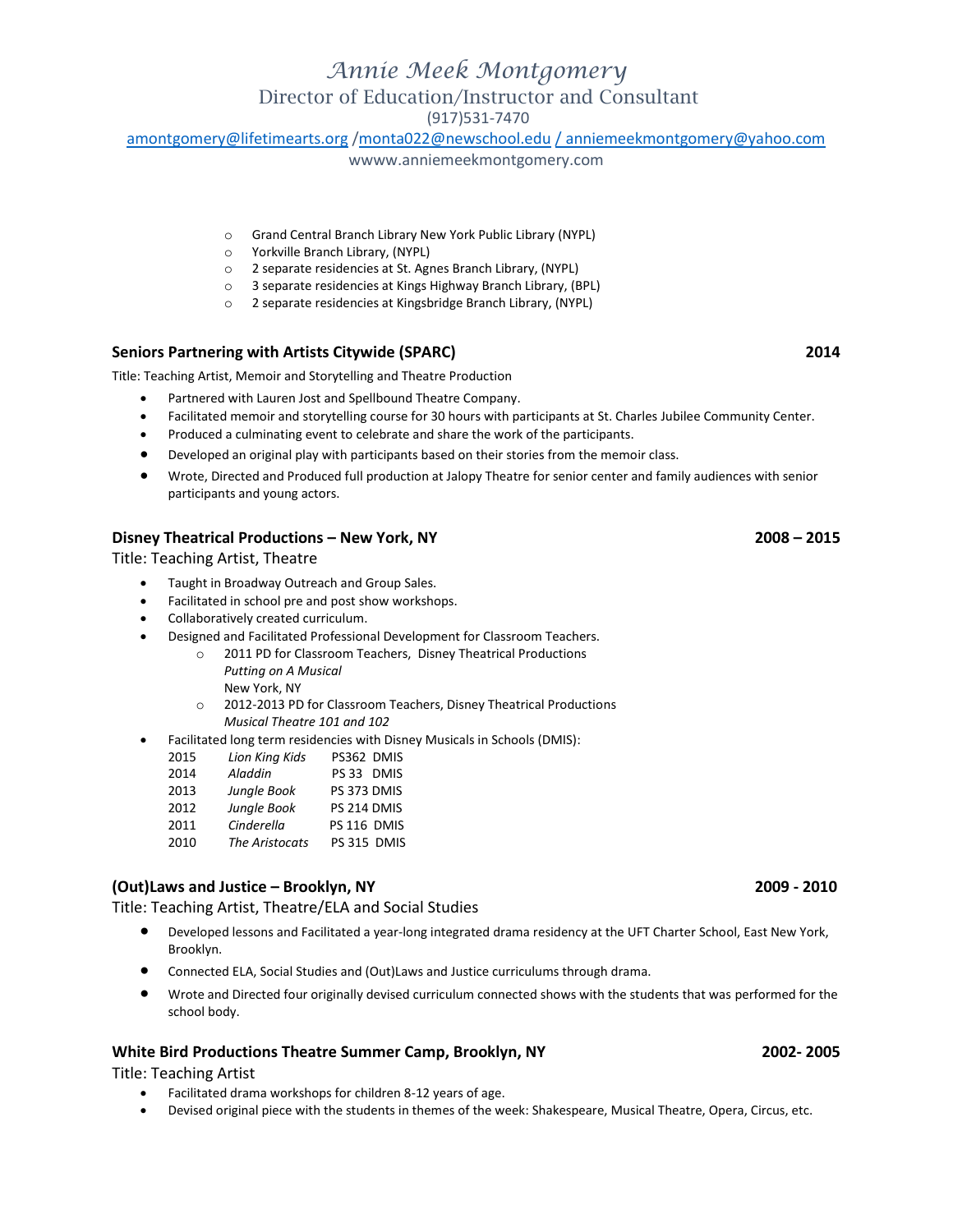# *Annie Meek Montgomery*

Director of Education/Instructor and Consultant

(917)531-7470

[amontgomery@lifetimearts.org](mailto:amontgomery@lifetimearts.org) [/monta022@newschool.edu](mailto:monta022@newschool.edu) [/ anniemeekmontgomery@yahoo.com](mailto:/%20anniemeekmontgomery@yahoo.com)

wwww.anniemeekmontgomery.com

Lead teacher for Shakespeare week in 2006.

## **Creative Theatrics, Brooklyn, NY 2001-2005**

Title: Teaching Artist

- Taught afterschool drama for K-6<sup>th</sup> grade students.
- Created original plays with K-2<sup>nd</sup> grade students based on fairy tales to share with families.
- Created original plays with 3rd to 6th grade student from public domain material: *Alice in Wonderland, The Wizard of Oz, The Odyssey and Arabian Nights.*
- Directed and Produced full performances of each play.

## **Kingsley Pines, Reymond, ME** 1998

Title: Theatre Director

- Taught acting, musical theatre, improvisation, and movement to campers ages 7-18.
- Directed full productions of: *Little Shop of Horror, Free to Be You and Me, You're a Good Man Charlie Brown*.
- Designed and Built all sets and costume.

## *Consultant Services* **2011 - 2015**

- Designed and Facilitated professional development (PD) workshops.
- Expert in providing PD for arts community organization administrators, school administrators, librarians, classroom teachers and teaching artists.
- Expertise areas include: school and classroom partnerships, arts integration, curriculum design, team teaching, communication, and creative aging programs and implementation.
- Professional Development Workshops:
	- o 2015 *Creative Aging Institute* 3 day Training Lead Designer and Facilitator Lincoln Center, New York, NY Consultant, Lifetime Arts Organization
	- o 2015 New Hampshire State Council on the Arts 2 Day Training *Creative Aging Training for Teaching Artist's working with Older Adults* Lead Designer and Facilitator West Lebanon and Concord, New Hampshire Consultant, Lifetime Arts Organization
	- o 2014 *Creative Aging in Libraries* 2 Day Training Western Regional Training Lead Art Facilitator and Social Engagement Expert San Diego Main Library, San Diego, CA (Oct. 16, 17, 2014) Consultant, Lifetime Arts Organization
	- o 2014 *Creative Aging in Libraries* 2 Day Training Lead Art Facilitator and Social Engagement Expert Minneapolis Main Library, Minneapolis, MN (Sept. 16, 17, 2014)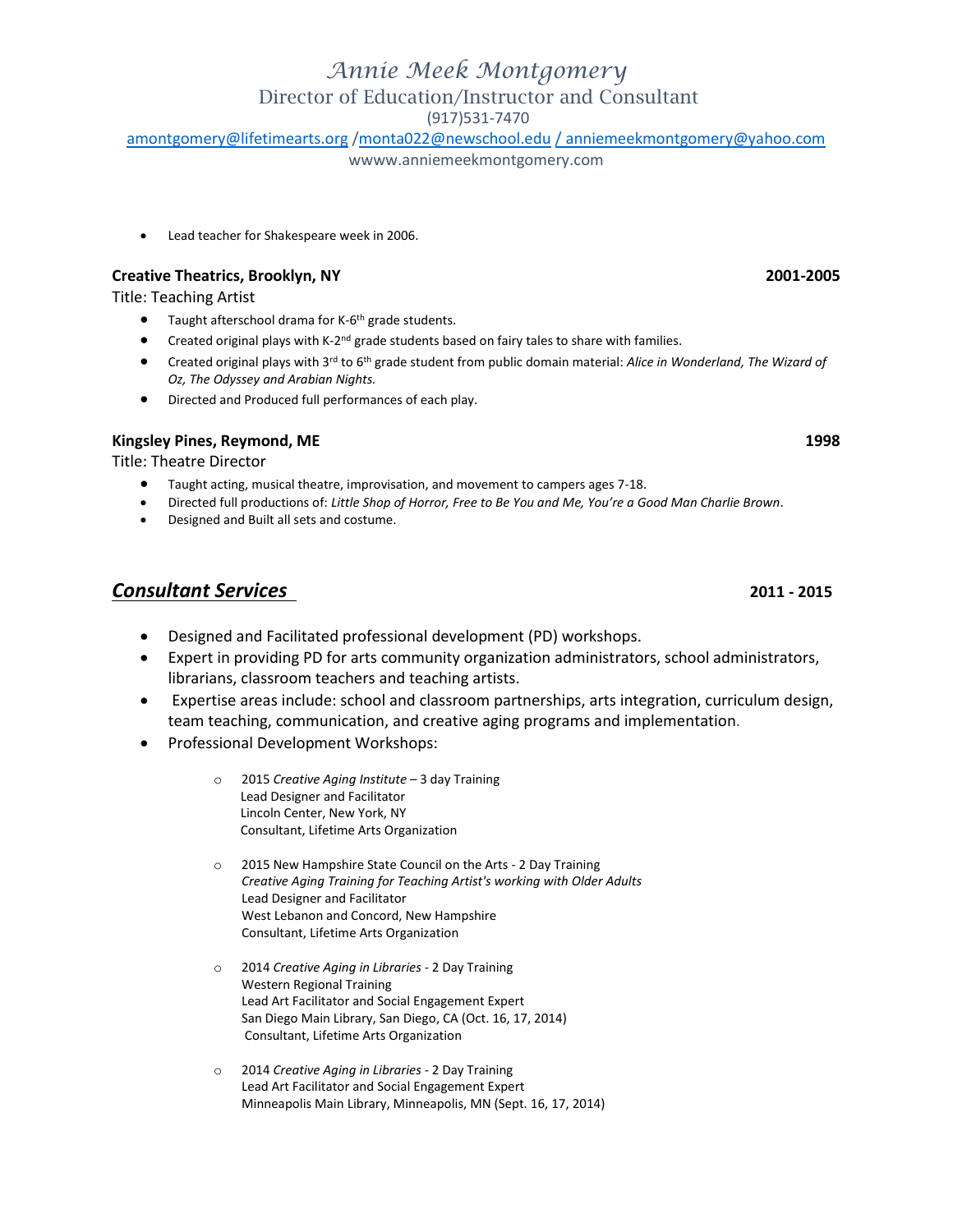(917)531-7470

[amontgomery@lifetimearts.org](mailto:amontgomery@lifetimearts.org)[/monta022@newschool.edu](mailto:monta022@newschool.edu)/anniemeekmontgomery@yahoo.com

wwww.anniemeekmontgomery.com

Consultant, Lifetime Arts Organization

- o 2014 *Practicing Partnership and Drama in Social Studies* The Center for Arts Education Lead Facilitator and Designer
- o 2014 *Creative Arts and Aging* 2 Day Training Lead Facilitator and Designer Portland Public Library, Portland, Maine (May 29, 2014) Schoodic Arts Center, Winter Harbor, Maine (May 30, 2014) Consultant, Lifetime Arts Organization
- o 2014 *PD for Teaching Artists*, Community Word Project Lead Facilitator and Designer*, Creative Aging in the Arts* New York, NY Consultant, Lifetime Arts Organization
- o 2013 *Creative Arts* 2 Day Training Lead Facilitator and Training Designer East Greenbush Library, East Greenbush, NY (May 30-31, 2013) New York Public Library, New York, NY (June14-15, 2013) Consultant, Lifetime Arts Organization
- o 2013 Lead Researcher and Designer, Lifetime Arts Organization Consultant *Research and Design Training Curriculum for Artists in Creative Aging* New York City (January-April 2013) Consultant, Lifetime Arts
- o 2013 *PD for Teaching Artists*, Community Word Project Lead Facilitator and Designer, Creative Aging in the Arts New York, NY Consultant, Lifetime Arts Organization
- o 2011 *Creative Aging Training For Artists* West Valley Arts Council Glendale, Arizona Consultant, Lifetime Arts Organization
- o 2011 PD for ARTISTS, Lower Manhattan Cultural Council *How to Enter The Teaching Artist Field* New York, NY

## *Conference Presentations and Trainings*

## 2020 **National Assembly of State Arts Agency**

*New Opportunities for Creative Aging* Panel Participant and Facilitator, Lifetime Arts Online Conference

2020 **Louisiana Arts Summit**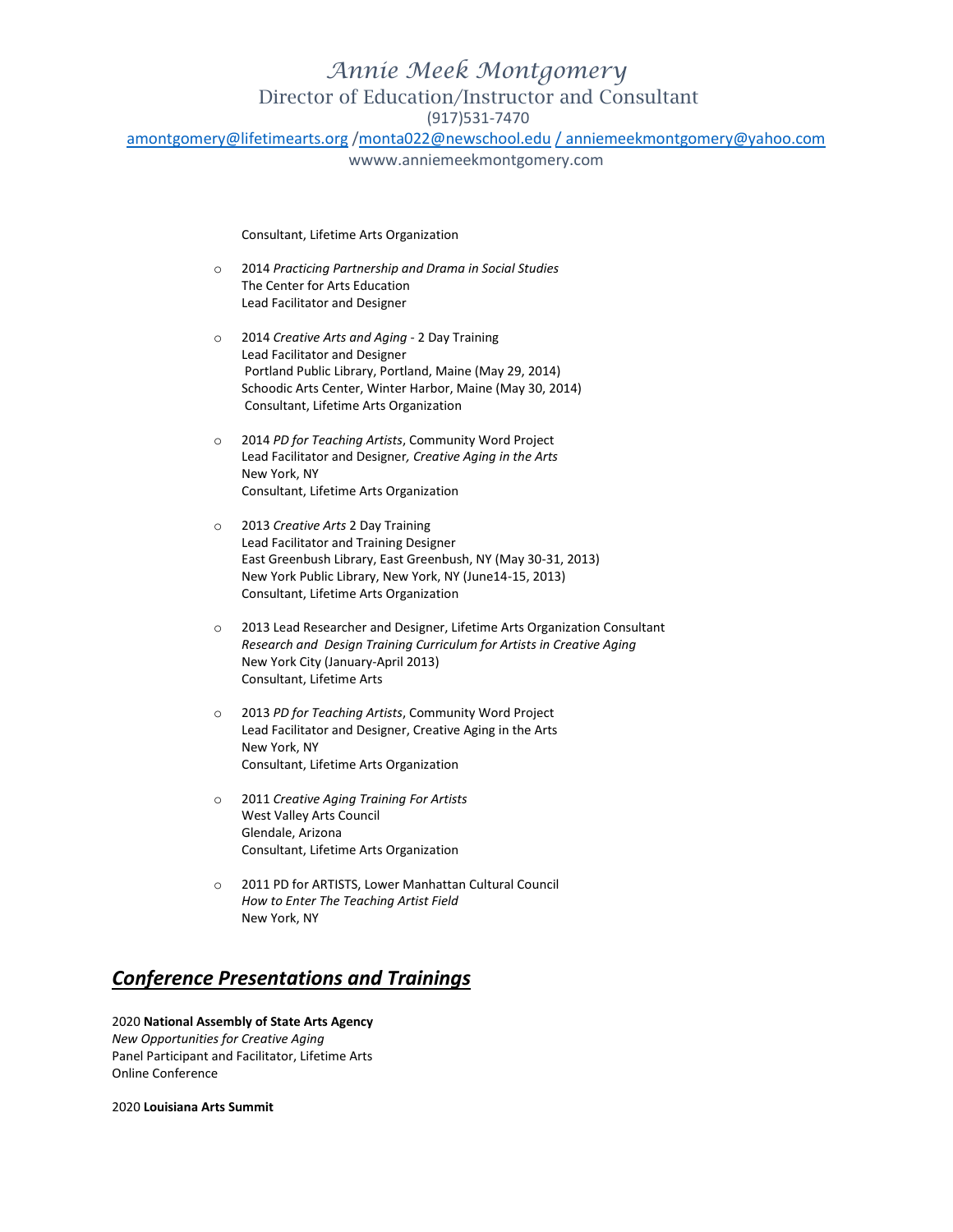(917)531-7470

[amontgomery@lifetimearts.org](mailto:amontgomery@lifetimearts.org) [/monta022@newschool.edu](mailto:monta022@newschool.edu) [/ anniemeekmontgomery@yahoo.com](mailto:/%20anniemeekmontgomery@yahoo.com)

wwww.anniemeekmontgomery.com

*Creative Aging During Covid* Presenter, Lifetime Arts Online Conference

### 2019 **National Guild For Community Arts Education Conference**

*Catalyzing Creative Aging Pre-Conference – 2 day Training Age Equity: Combating Ageism to Fuel Creative Aging Programs, Funding and Partnership – 5 Hour Mini-Institute* Lead Designer and Facilitator, Lifetime Arts Austin, TX

### 2019 **Grantmakers in the Arts**

*Age Equity: The impact of ageism on arts funding and programs* Presenter, Lifetime Arts Denver, CO

### 2019 **American Alliance of Museums**

*Artful Aging: What Museums and Arts Educators Can Learn From Each Other about Creative Aging* Panelist, Lifetime Arts New Orleans, LA

## 2019 **Live On Conference**

*Power of the Arts in Aging* Presenter, Lifetime Arts New York, NY

### 2018 **National Guild For Community Arts Education Conference**

*Intergenerational Arts Programs and the Older Adult – 3 hour workshop Catalyzing Creative Aging Pre-Conference – 2 day Training* Lead Designer and Facilitator, Lifetime Arts Baltimore, MD

### 2017 **National Guild For Community Arts Education Conference**

*Catalyzing Creative Aging Pre-Conference – 2 day Training* Lead Designer and Facilitator, Lifetime Arts San Francisco, CA

### 2016 **National Guild For Community Arts Education Conference**

*What's Age Got to Do With It: Arts and Education for Older Adults – 1 Day Training* Lead Designer and Facilitator, Lifetime Arts Chicago, IL

### 2015 **National Guild Conference**

*Fostering the Creative Potential of Older Adults* Presenter, Lifetime Arts Philadelphia, PA

### 2015 **Grantmakers in the Arts (GIA)** *Artful Aging: How the Arts are Transforming Aging*

Presenter, Lifetime Arts Los Angeles, CA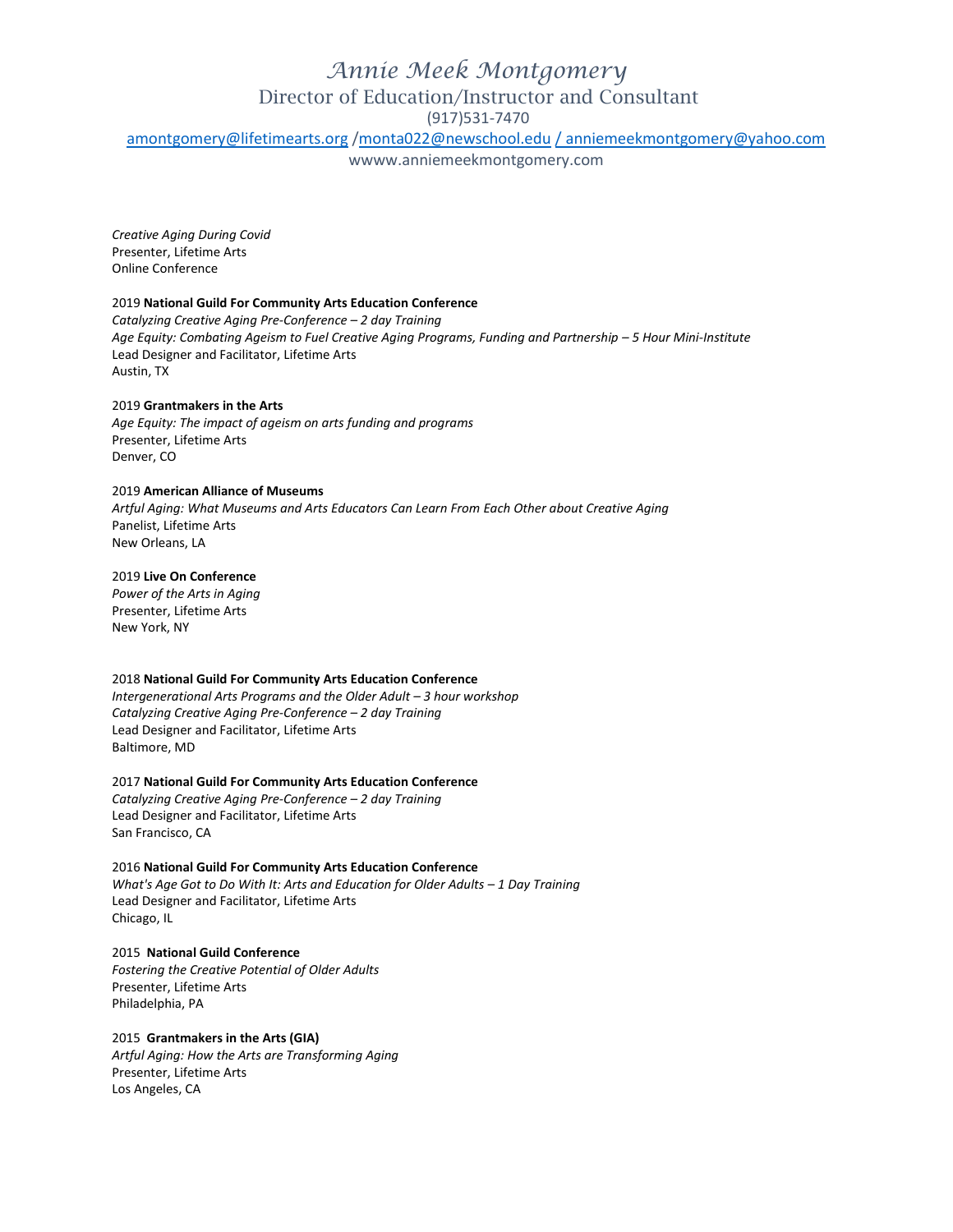(917)531-7470

[amontgomery@lifetimearts.org](mailto:amontgomery@lifetimearts.org)[/monta022@newschool.edu](mailto:monta022@newschool.edu)/anniemeekmontgomery@yahoo.com

wwww.anniemeekmontgomery.com

### 2014 **American Alliance of Theatre Educators (AATE)**

*Practicing Partnership : Forging Strong Relationships with Classroom Teachers and Organizations* Presenter, Lifetime Arts Denver, CO

### 2014 **New York University Forum on the Teaching Artist**

*Practicing Partnership* Presenter, Independent Teaching Artist New York, NY

### 2014 **American Alliance Of Theatre Educators**, **Theatre in Our Schools (TIOS)**

*Assessment Builds Character at the Core.* Presenter, Independent Teaching Artist New York, NY

### 2013 **Artists in Education Consortium (AEC)**

*Creative Aging: Expanding the Reach of Teaching Artists* Presenter, Independent Teaching Artist Princeton, NJ

### 2012 **National Council of Teachers of English (NCTE)**

*Lighting Up Literature* Presenter, New Victory Theatre Las Vegas, NY

### 2011 **Face to Face**

*Keeping the ART in Teaching ARTistry* Presenter, Independent Teaching Artist New York, NY

### **PRESENTER, RESEARCHER, WRITER:** *Developing The Professional Identity of the Teaching Artist* Independent Teaching Artist

- 2010 **Face to Face** New York, NY
- 2010 **New York University Forum on Citizenship and Applied Theatre**
- New York, NY
- 2010 **Common Ground** Albany, NY
- 2009 **American Alliance of Theatre Educators (AATE**) New York, NY

## *Boards and Community Service*

**Spellbound Theatre Company 2018 - 2020** Brooklyn, NY Board Member